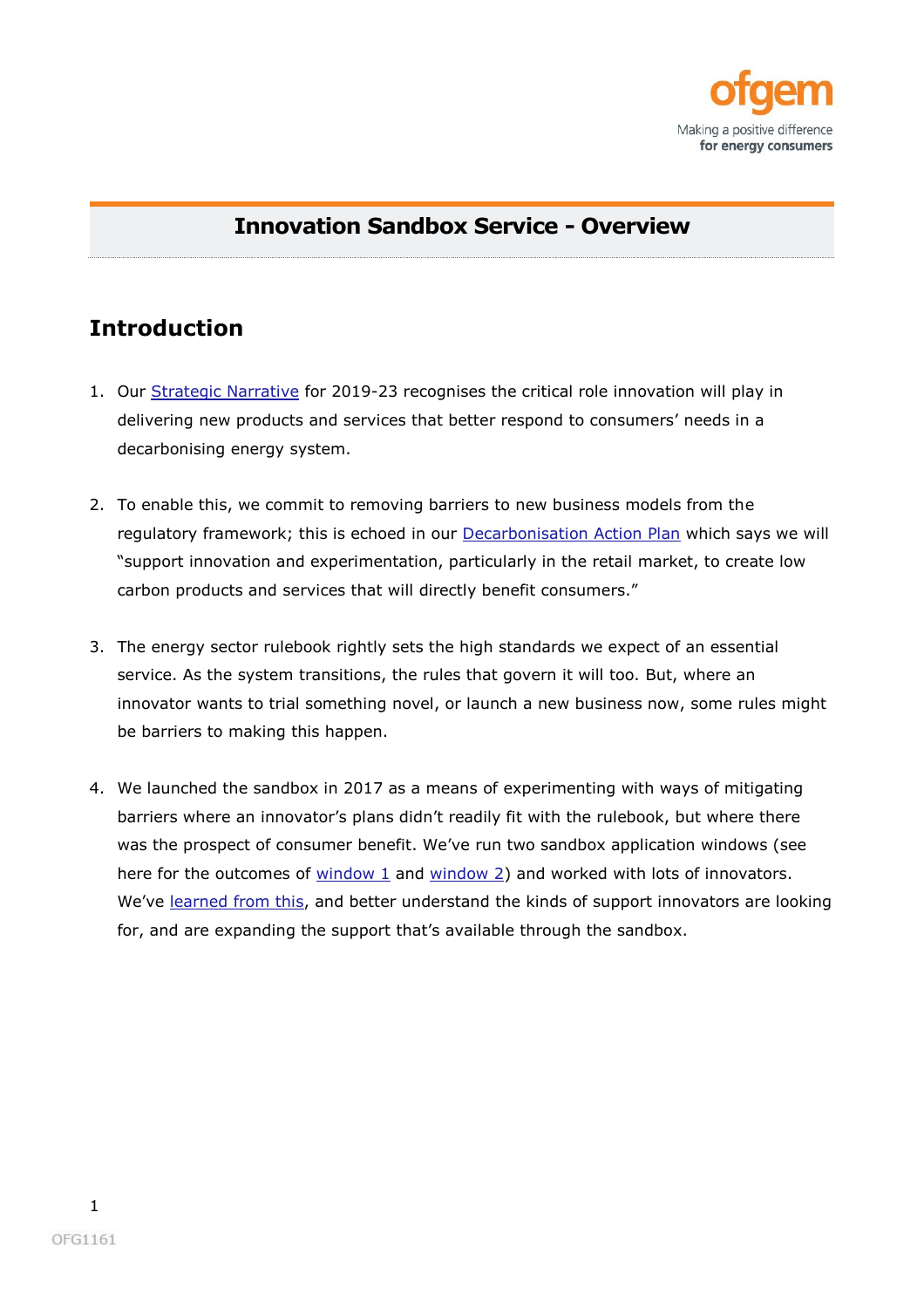

# **What's on offer?**

5. The sandbox service is here to help innovators that want to offer something different to energy consumers, but their plans don't fit comfortably with today's rules. It can support innovators in delivering trials, or entering the market with a new product or service:

### **Trials**

- An innovator may want to trial (or pilot or demonstrate) a new proposition in a live operating environment, but are concerned about how the rules apply to them.
- The sandbox could provide bespoke guidance on what the rules would mean in their specific trial circumstances. Or, it could provide comfort about our approach to enforcement for the purposes of a trial.

### **Market entry**

- An innovator may have developed a product or service and are near market ready, but investors and customers aren't clear that what they're being offered is permitted. The sandbox won't endorse a specific product or business, but can confirm whether a type of activity is permissible.
- Alternatively, an innovator has identified a specific rule that's blocking their proposition and wants to explore what flexibility might be available (by way of derogation) for temporary or enduring relief.
- 6. The sandbox is an adaptive service, designed to respond to the specific aspirations and needs of an innovator, dependent on their stage of development. It could be that an innovator wants to undertake a trail before entering the market; in this scenario the innovator may seek sandbox support for the different stages.
- 7. Unlike the original sandbox, innovators will be able to access the service when they need it rather than fit into strict windows deadlines. That's not to say that we won't consider utilising windows in the future, potentially for themed sandbox activities.
- 8. Our experience is that many innovators need feedback instead of, or in advance of, sandbox support. We expect anyone seeking sandbox support to have a sufficiently mature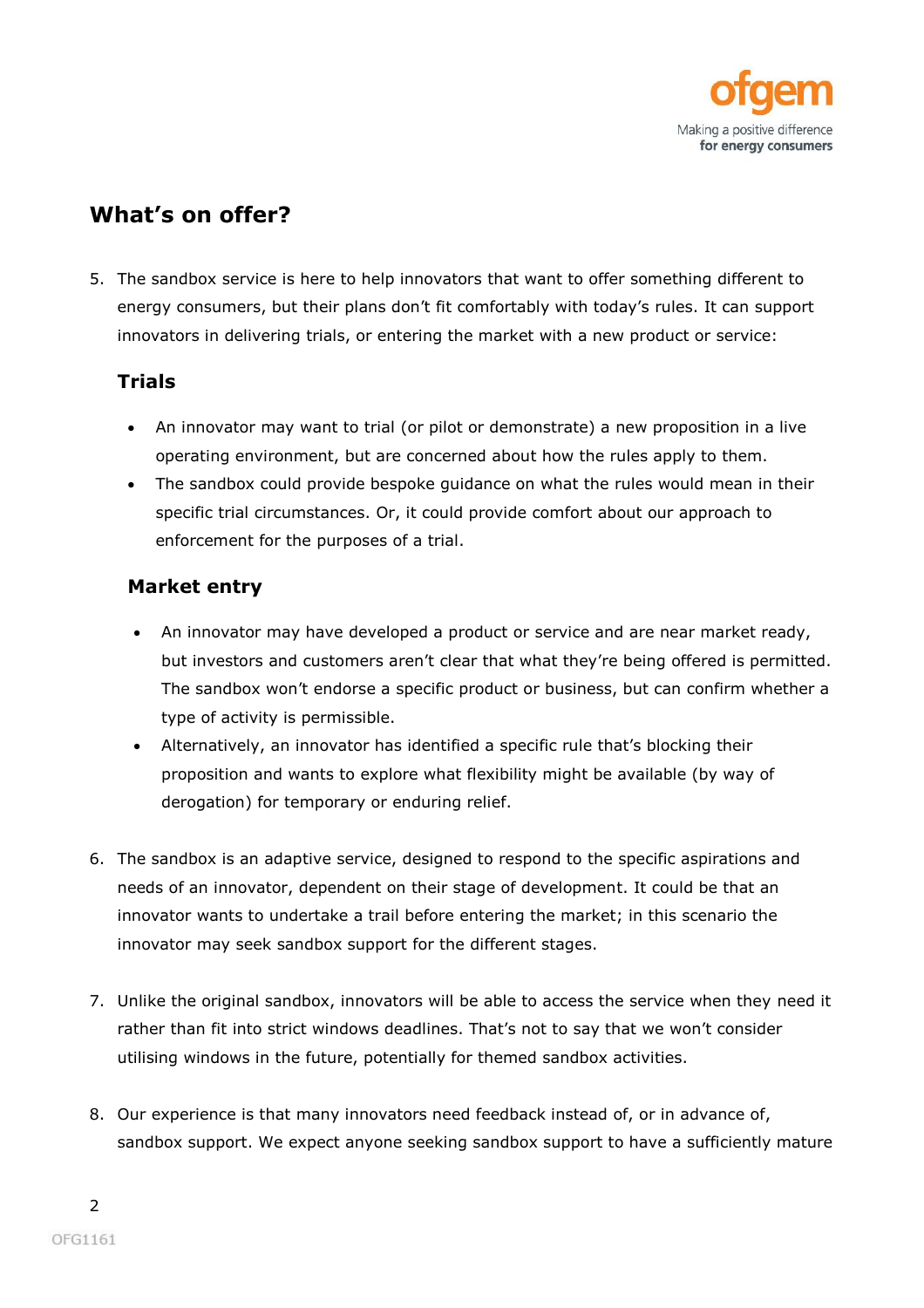

proposition, and are able to set-out what support they require. If a proposition isn't ready, innovators can access our **feedback service** or seek sandbox support at a later time.

# **Who's it for?**

- 9. The sandbox is for innovators who already (or intend to) operate in a regulated energy market. This doesn't mean that only licensees (generally speaking, holders of generation, distribution and supply licences) can benefit, but in most cases an innovator wanting to run a live trial either has to be a licensee, work with a licensee or be a party to industry codes that allow them to participate in the system.
- 10.Similarly, for innovators seeking to launch a new product or service, they too may already be licensed, exempted from the requirement to hold a licence, or are undertaking activities that don't require licences. The type of support available and who can access it, will ultimately depend on who the innovator is, what market they're operating in and what they want to do.
- 11. Our experience is that most innovators seeking sandbox-like support are looking at opportunities in the retail electricity market. At the same time, other innovations we're seeing are blurring the lines between the roles of generator, network operator, supplier and consumer, with value streams reaching across the wholesale, retail and flexibility markets. This means that while we expect the retail emphasis to continue, the sandbox is available to innovators in other energy markets where they too can demonstrate a barrier, the potential for consumer benefit and the need for support.

## **How's it different from the previous sandbox?**

- 12. The service has evolved to reflect what innovators told us they needed. The main things we learned from the first two windows and how we've adapted the service are summarised in the table below.
- 13. However, innovators also told us that it's important that the limitations of the sandbox are made clear so they can make informed judgements about resources and risk. One of the key issues that came up through the first two windows, is that the energy regulation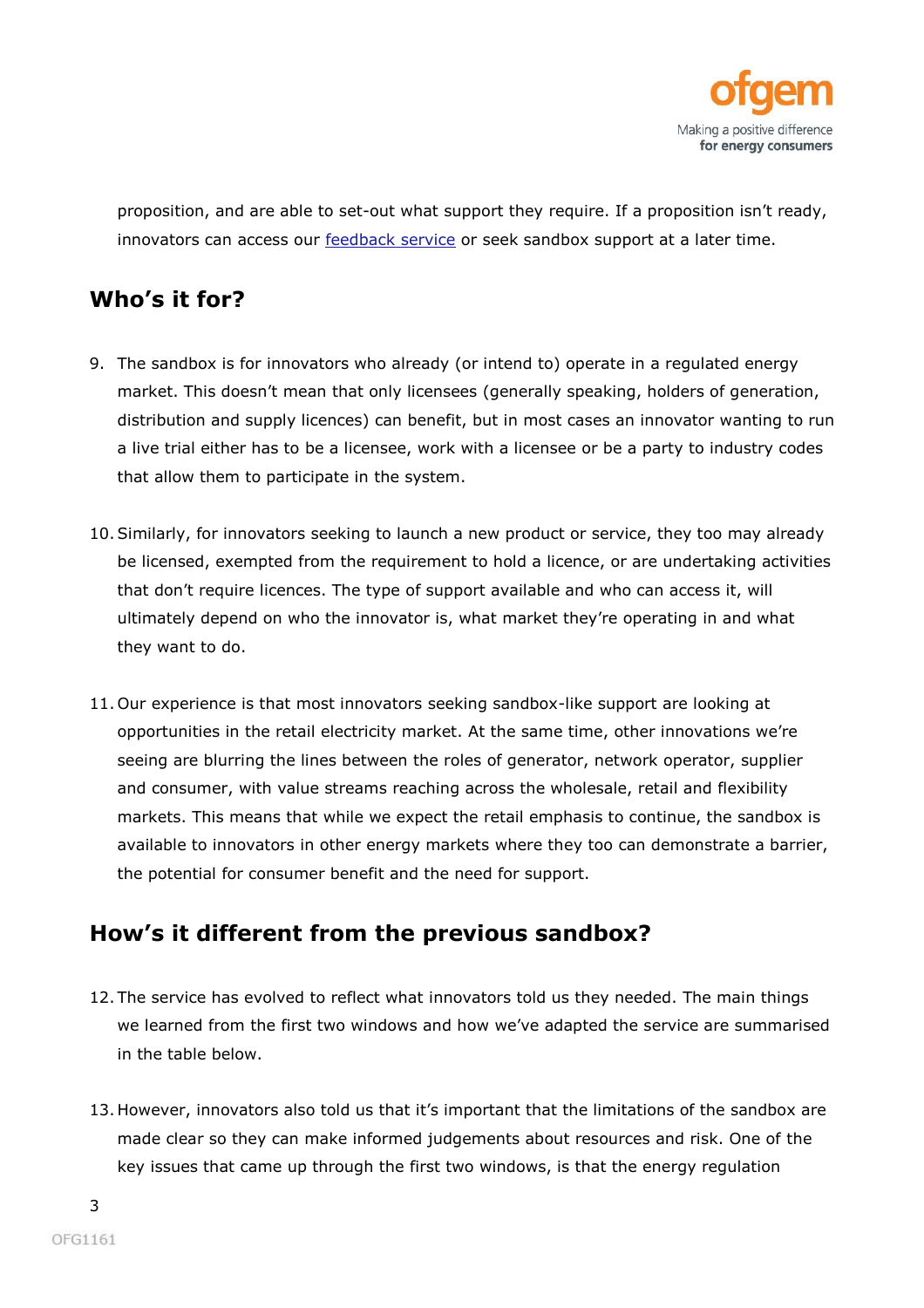

sandbox can only operate within existing arrangements. The sandbox does not and is not capable of providing what some innovators' desire: an alternative regulatory framework they can 'play-in' with all current rules turned off, much more akin to digital / software development sandboxes.



#### **How the sandbox has evolved**